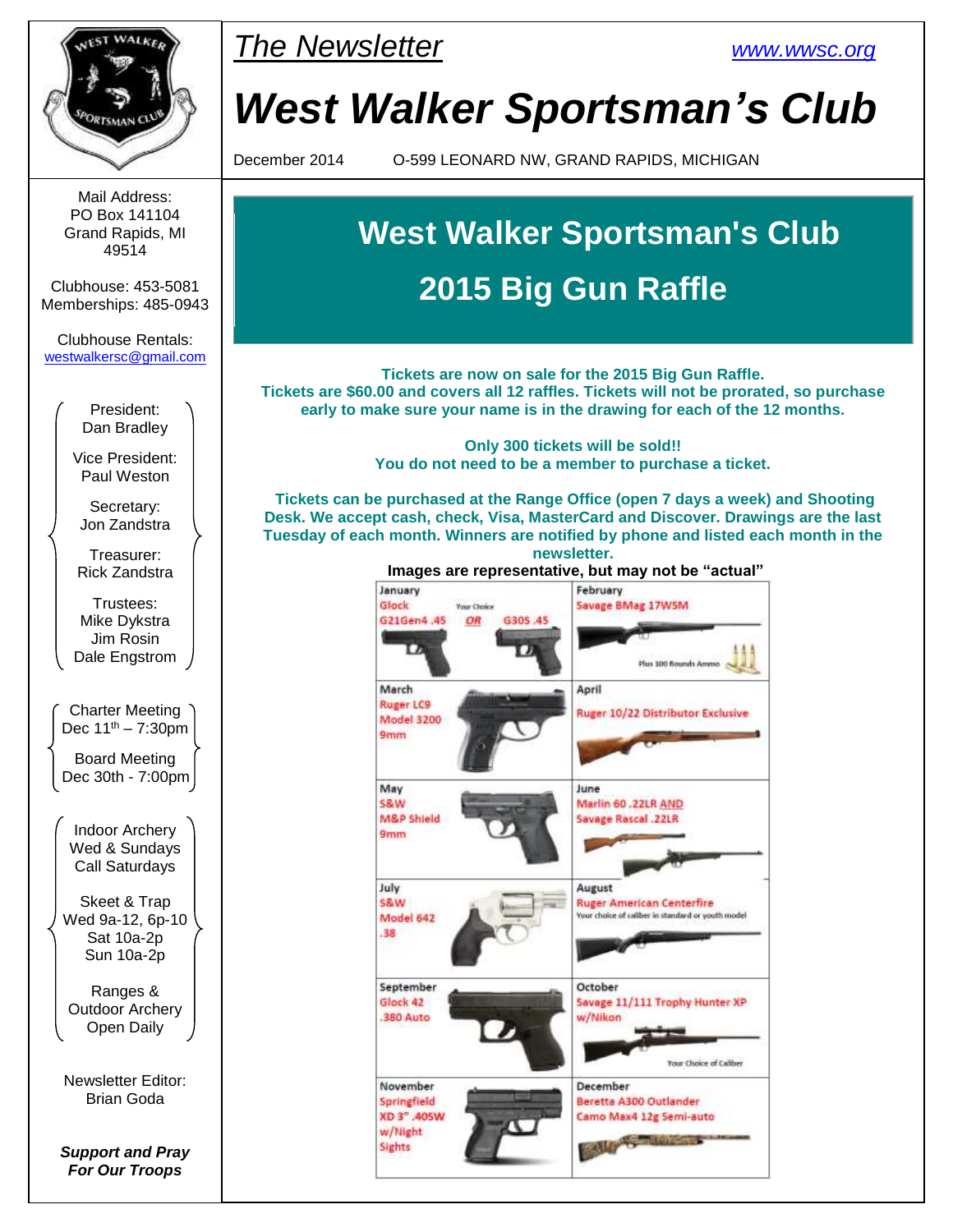



# **West Walker's 2015 Winter Shotgun League**

Saturday January 3 – Wednesday March 25 12 Weeks – 300 Birds 4 registered lines must be in by Jan 31

All events are team events:

Trap – 5 man teams

Skeet 12g – 5 man teams

Skeet 20g – 2 man teams

Skeet 410g – 2 man teams

Trap Protections @ 22 yards – 2 man teams

Shooting ahead is allowed Shooting behind will incur a penalty for your team

> Registration Fee: \$30.00 (1<sup>st</sup> event) Additional event: \$15.00 Pre-paid card: \$54.00 Banquet Saturday April 11 @ 6:00PM

The kitchen will be open and food will be available during league hours, except Wednesday mornings.

You must be a WWSC member to participate. Sign up at the desk during club hours. Membership card required.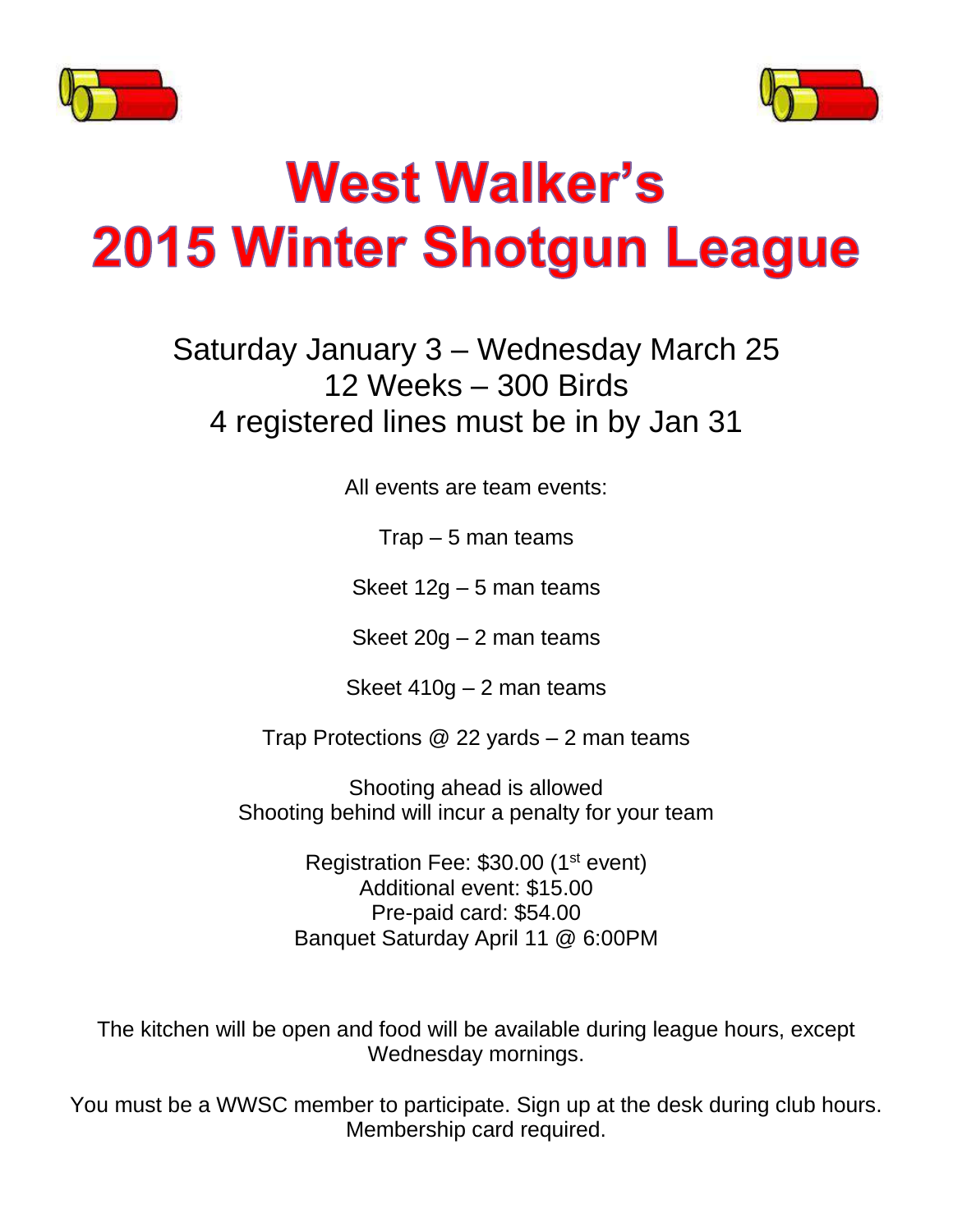#### **Gun Safes**

Walk – In Vault Doors Fort Knox – American Security – Graffunder

# **HOOGERHYDE SAFE**

1033 Leonard St NW, Grand Rapids, MI 49504 **Phone: (616) 458-6365** Fax: (616) 485-2554

**2014 Big Gun Raffle Jan 28 Kel Tec SUB2000, 9mm Scott Huyser, #251 Feb 25 Taurus 85UL 38 special Denny Fuller, #9 Mar 25** | Mossberg 500 Tactical Tri-rail, 12g **Tom Cottrell, #175 Apr 29 Smith & Wesson M&P 22 Jim Nash, #34 May 27** Ruger American 270 cal **Don Mize, #38 Jun 24 Ruger KSR40 (ss) 40 cal Troy Potter, #142 Jul 29 Henry Golden Boy, 22 LR John Morehouse, #19 Aug 26 Beretta 92 FS 9mm Rich Vander Meer #22 Sep 30 Savage Model 11 Trophy Hunter XP .223 w/Nikon 3x9 Richard Hansen #84 Oct 28 Glock 22 Gen4 40 cal Jim Boshoven #30 Nov 25 Henry 45-70 cal John Strotbaum #243**

## **SK FULL DRAW 3-D ARCHERY RANGE**

10751 12th Ave., Grand Rapids, MI 49534 Phone: **(616) 791-7970**

Open 7 Days **Stan Kurek**

Dawn to Dusk WWSC Member

### **December Range Hours**

#### **December 1 – 15**

Mon – Sat: 9:00am – 5:00pm Sundays: 10:00am – 5:00pm

**December 16 – 31**

Mon – Sat: 9:00am – 5:00pm Sundays: 10:00am – 5:00pm Link for range hours: <http://www.wwsc.org/range-hours.shtml>

Link for range rules: http://www.wwsc.org/img/ranges/RangeRules.pdf



**Dec 30 Remington 1911R1 45 ACP**

Hello Archers, It is once again time to think about archery league and where you want to shoot. Once again, West Walker is having a morning league. It will be Thursday mornings at 9:30am. Staring on January  $15<sup>th</sup>$ , 2015 and will run for 10 weeks. For more information, call Dave at 616-835-5814.

Monday evening archery league will begin January 12<sup>th</sup>, 2015 at 6:30pm and also will run for 10 weeks. Contact Chris Ferrari for additional information.



New shotshell prices: Charters - \$7.00

Assoc - \$9.00

A big "West Walker Thank You" to Jim Buchanan for his donation of a wireless skeet controller. Everyone at the club is thankful for your generous gift.